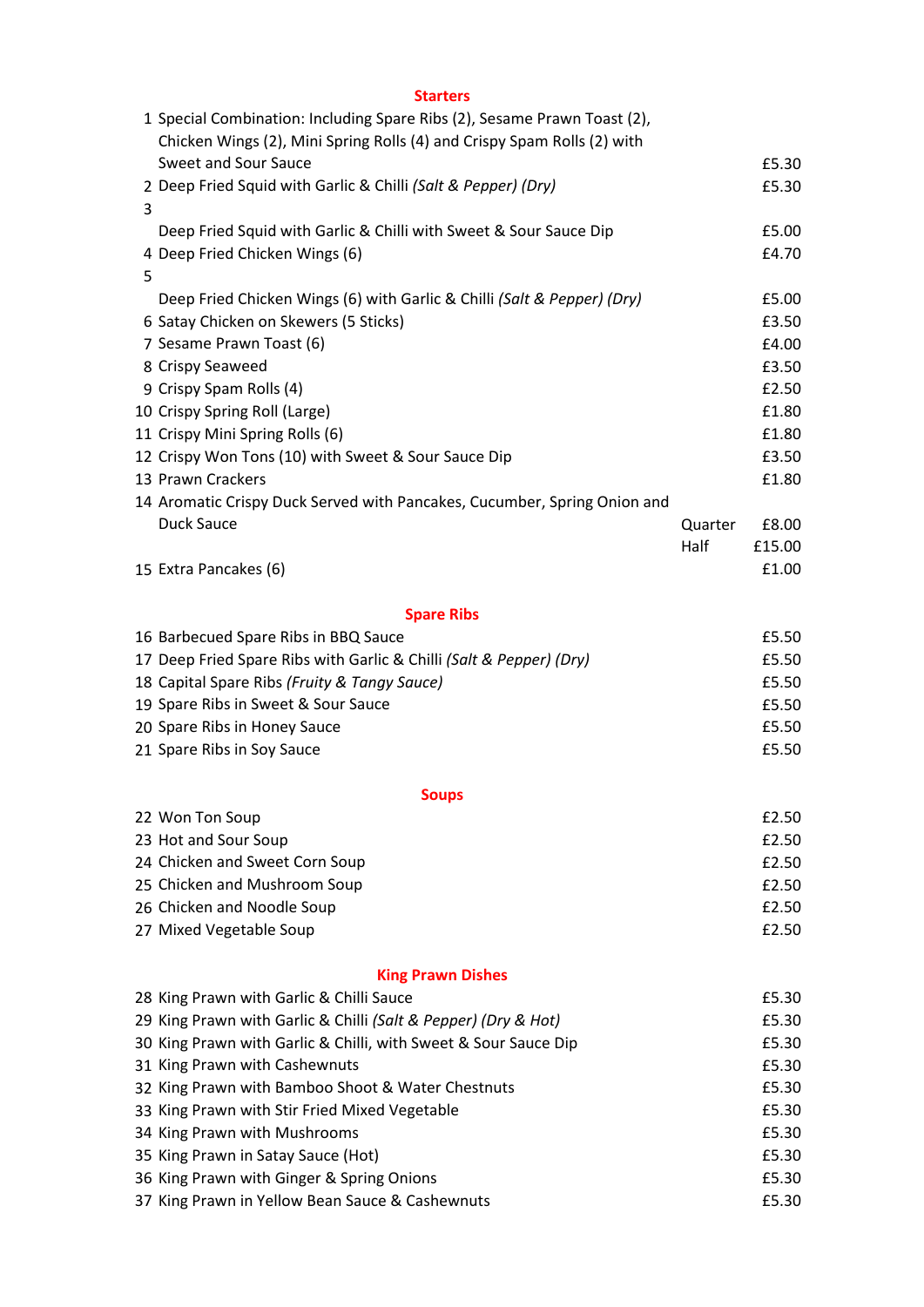| 38 King Prawn Szechuan Style (Hot)                  | £5.30 |
|-----------------------------------------------------|-------|
| 39 King Prawn with Green Pepper in Black Bean Sauce | £5.30 |
| 40 King Prawn in Black Pepper Sauce                 | £5.30 |
| 41 King Prawn with Pineapple                        | £5.30 |
| 42 King Prawn Kung Po Style (Mildly Hot)            | £5.30 |

43 Chicken and Mushrooms **E5.00** 

### **Chicken Dishes**

|    | 44 Chicken and Cashewnuts                                                           | £5.00          |
|----|-------------------------------------------------------------------------------------|----------------|
|    | 45 Chicken with Bamboo Shoot and Water Chestnuts                                    | £5.00          |
|    | 46 Chicken with Stir Fried Mixed Vegetables                                         | £5.00          |
|    | 47 Chicken in Creamy Sauce                                                          | £5.00          |
|    | 48 Chicken with Ginger and Spring Onion                                             | £5.00          |
|    | 49 Chicken in Yellow Bean Sauce and Cashewnuts                                      | £5.00          |
|    | 50 Chicken Szechuan Style (Hot)                                                     | £5.00          |
|    | 51 Chicken in Satay Sauce (Hot)                                                     | £5.00          |
|    | 52 Chicken and Sweetcorn                                                            | £5.00          |
|    | 53 Chicken and Pineapple                                                            | £5.00          |
|    | 54 Chicken with Green Pepper and Black Bean Sauce                                   | £5.00          |
|    | 55 Chicken with Black Pepper Sauce                                                  | £5.00          |
|    | 56 Chicken with Capital Sauce (Fruity and Tangy Sauce)                              | £5.00          |
|    | 57 Chicken Breast with Beansprouts (Chinese Style)                                  | £5.00          |
|    | 58 Deep Fried Chicken Breast in Lemon Sauce Dip                                     | £5.00          |
|    | 59 Deep Fried Chicken Breast in Orange Sauce Dip                                    | £5.00          |
|    | 60 Deep Fried Chicken Breast in Creamy Sauce Dip                                    | £5.00          |
| 61 |                                                                                     |                |
|    | Crispy Shredded Chicken with Garlic & Chilli (Salt & Pepper) (Dry)                  | £5.00          |
| 62 |                                                                                     |                |
|    | Crispy Shredded Chicken with Garlic & Chilli and Sweet & Sour Sauce Dip             | £5.00          |
|    | 63 Chicken Kung Po Style (Mildly Hot)                                               | £5.00          |
|    |                                                                                     |                |
|    | <b>Beef Dishes</b>                                                                  |                |
|    | 64 Beef and Mushrooms                                                               | £5.00          |
|    | 65 Beef and Cashewnuts                                                              | £5.00          |
|    | 66 Beef with Bamboo Shoot and Water Chestnuts                                       | £5.00          |
|    | 67 Beef with Stir Fried Mixed Vegetables                                            | £5.00<br>£5.00 |
|    | 68 Beef in Creamy Sauce                                                             |                |
|    | 69 Beef with Ginger and Spring Onion<br>70 Beef in Yellow Bean Sauce and Cashewnuts | £5.00          |
|    | 71 Beef Szechuan Style (Hot)                                                        | £5.00<br>£5.00 |
|    | 72 Beef in Satay Sauce (Hot)                                                        | £5.00          |
|    | 73 Beef and Sweetcorn                                                               | £5.00          |
|    | 74 Beef and Pineapple                                                               | £5.00          |
|    | 75 Beef with Green Pepper and Black Bean Sauce                                      | £5.00          |
|    | 76 Beef with Black Pepper Sauce                                                     | £5.00          |
|    | 77 Beef with Capital Sauce (Fruity & Tangy Sauce)                                   | £5.00          |
|    | 78 Beef Kung Po Style (Mildly Hot)                                                  | £5.00          |
|    | 78a Crispy Shredded Beef with Garlic & Chilli (Salt & Pepper) (Dry)                 | £5.00          |
|    |                                                                                     |                |

78b

Crispy Shredded Beef with Garlic & Chilli and Sweet & Sour Sauce Dip £5.00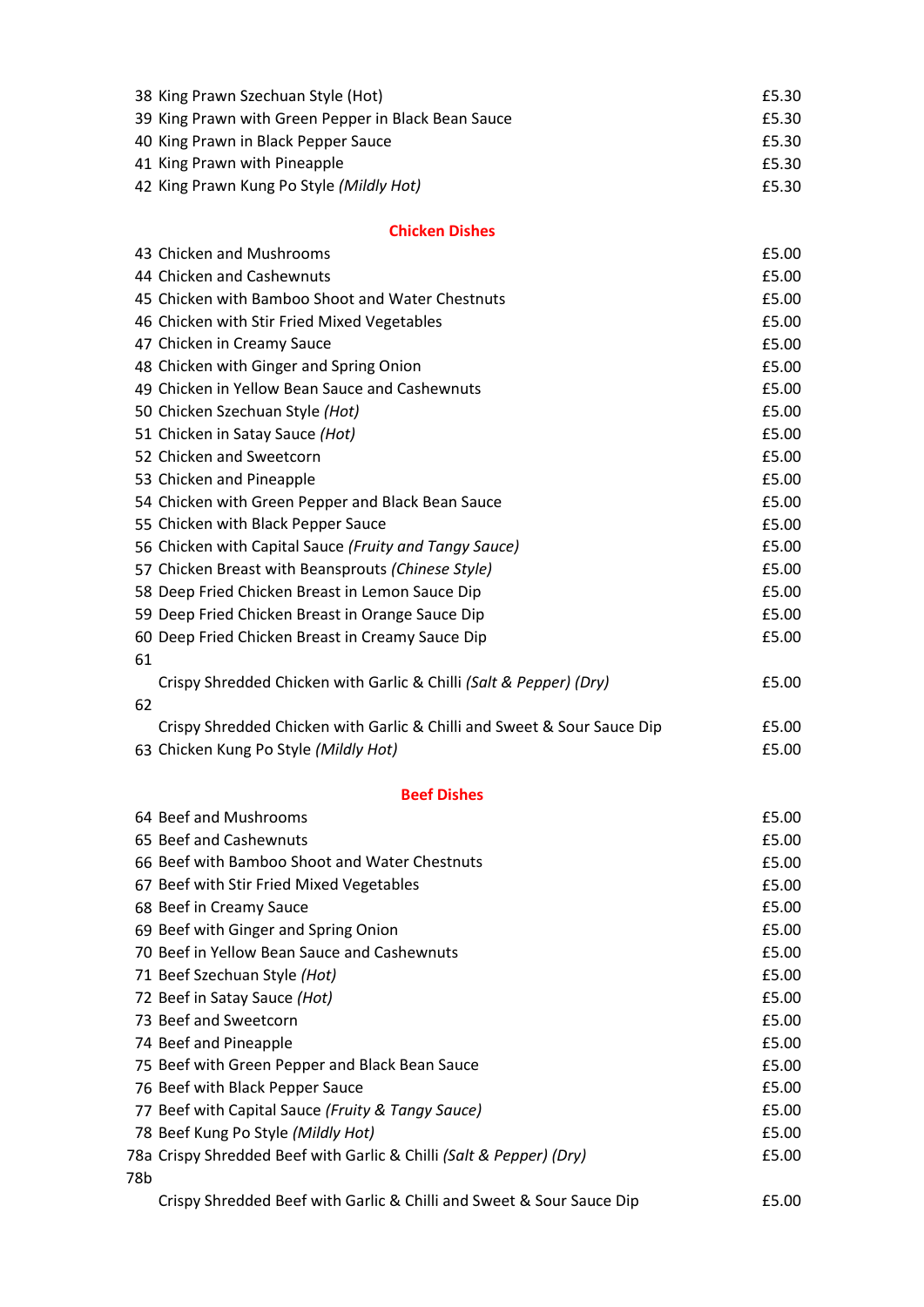# **Char Siu Dishes** *(Chinese Roast Pork)*

| 79 Fried Sliced Pork and Mushroom                          | £5.00 |
|------------------------------------------------------------|-------|
| 80 Fried Sliced Pork with Bamboo Shoot and Water Chestnuts | £5.00 |
| 81 Fried Sliced Pork with Ginger and Spring Onion          | £5.00 |
| 82 Fried Sliced Pork Kung Po Style (Mildly Hot)            | £5.00 |
| 83 Fried Sliced Pork with Cashewnuts                       | £5.00 |
| 84 Fried Sliced Pork with Mixed Vegetables                 | £5.00 |

# **Chop Suey Dishes**

| Special Chop Suey (Mixed Meat: King Prawns, Chicken, Beef and Pork)<br>£5.30 |
|------------------------------------------------------------------------------|
| £5.30                                                                        |
| £5.00                                                                        |
| £5.00                                                                        |
| £5.00                                                                        |
|                                                                              |

# **Egg Foo Yung Dishes**

| 90 Special Foo Yung (Mixed Meat: Prawn, Chicken and Pork) | £5.30 |
|-----------------------------------------------------------|-------|
| 91 King Prawn Foo Yung                                    | £5.30 |
| 92 Chicken Foo Yung                                       | £5.00 |
| 93 Roast Pork Foo Yung                                    | £5.00 |
| 94 Mushroom Foo Yung                                      | £5.00 |

### **Roast Duck Dishes**

| 95 Fried Sliced Roast Duck and Mushroom                          | £5.30 |
|------------------------------------------------------------------|-------|
| 96 Fried Sliced Roast Duck with Bamboo Shoot and Water Chestnuts | £5.30 |
| 97 Fried Sliced Roast Duck with Ginger & Spring Onions           | £5.30 |
| 98 Fried Sliced Roast Duck in Yellow Bean Sauce and Cashewnuts   | £5.30 |
| 99 Fried Sliced Roast Duck Szechuan Style (Hot)                  | £5.30 |
| 100 Fried Sliced Roast Duck and Lemon sauce                      | £5.30 |
| 101 Fried Sliced Roast Duck with Orange Sauce                    | £5.30 |
| 102 Fried Sliced Roast Duck with Beansprouts (Chinese Style)     | £5.30 |
|                                                                  |       |

### **Sweet & Sour Dishes**

| 103 Sweet and Sour King Prawn in Batter                    | £5.00 |
|------------------------------------------------------------|-------|
| 104 Sweet and Sour Chicken Balls                           | £4.50 |
| 105 Sweet and Sour Pork Balls                              | £4.50 |
| 106 Sweet and Sour Mixed: 5 Chicken Balls and 5 Pork Balls | £4.70 |
| 107 Sweet and Sour Chicken Hong Kong Style                 | £4.50 |
| 108 Sweet and Sour Pork Hong Kong Style                    | £4.50 |

#### **Curried Dishes**

| 109 |                                                                      |       |
|-----|----------------------------------------------------------------------|-------|
|     | Special Curry (Mixed Meat: Prawn, Pork (Char Siu), Beef and Chicken) | £5.00 |
|     | 110 King Prawn Curry                                                 | £5.00 |
|     | 111 Chicken Curry                                                    | £4.50 |
|     | 112 Beef Curry                                                       | £4.50 |
|     | 113 Char Siu Curry                                                   | £4.50 |
|     | 114 Duck Curry                                                       | £5.00 |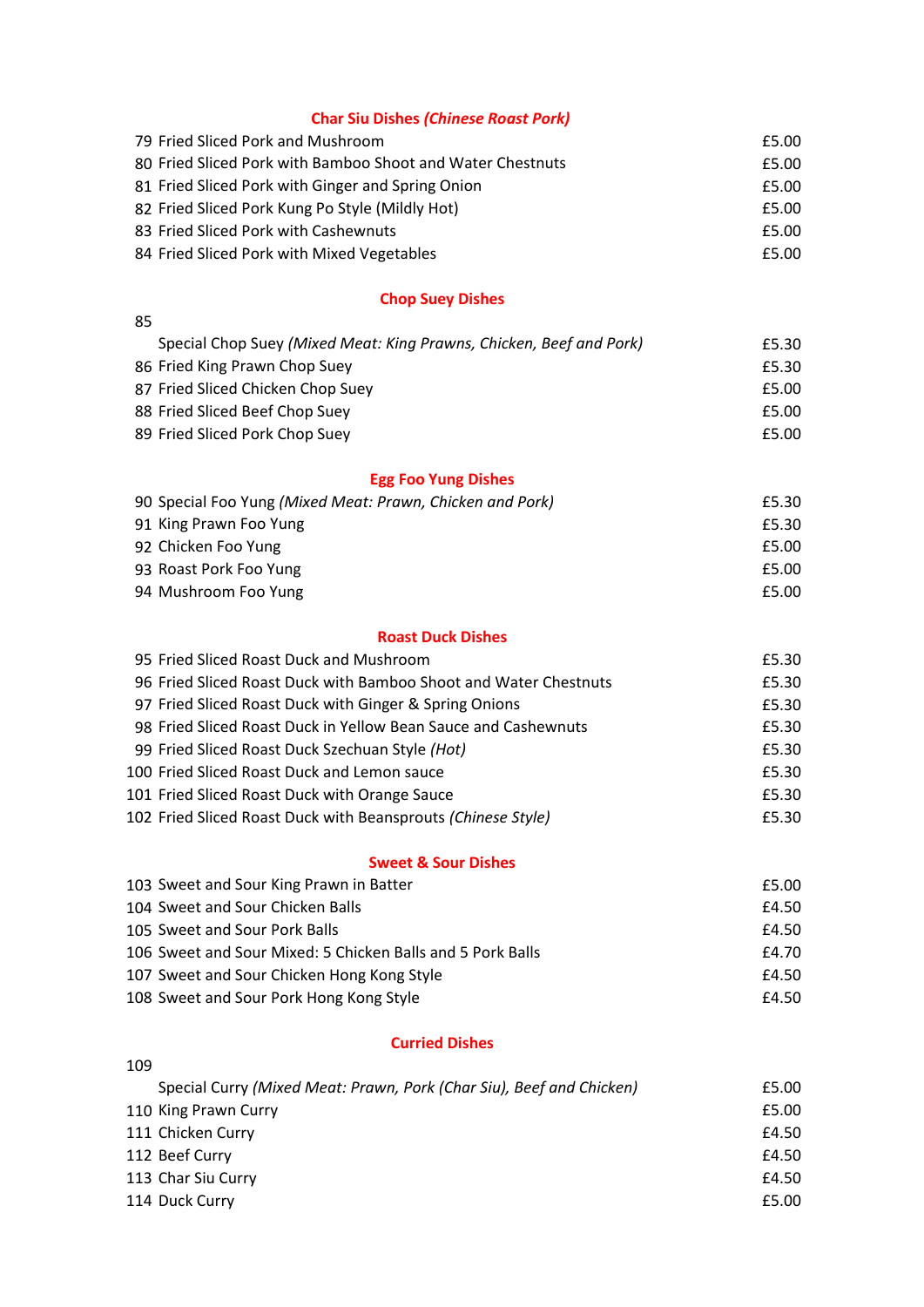| 115 Mixed Vegetable Curry                                                                   | £4.50 |
|---------------------------------------------------------------------------------------------|-------|
| 116 Mushroom Curry                                                                          | £4.50 |
| Special Offer on all Curry Dishes $-$ Add a <b>MEDIUM egg Fried Rice</b> for £1 extra only. |       |

# **Chow Mein Dishes** *(Soft Noodles)*

| 117 Special Chow Mein (Mixed Meat: Prawn, Pork (Char Siu), Beef and |       |
|---------------------------------------------------------------------|-------|
| Chicken)                                                            | £5.00 |
| 118 Beef Chow Mein                                                  | £4.50 |
| 119 King Prawn Chow Mein                                            | £5.00 |
| 120 Chicken Chow Mein                                               | £4.50 |
| 121 Char Siu Chow Mein                                              | £4.50 |
| 122 Singapore Chow Mein (Hot)                                       | £5.00 |
| 123 Mushroom Chow Mein                                              | £4.50 |
| 124 Mixed Vegetable Chow Mein                                       | £4.50 |

#### **Fried Rice Dishes**

| Special Fried Rice (Mixed Meat: Prawn, Char Siu (Pork) & Chicken) | £5.00 |
|-------------------------------------------------------------------|-------|
| 126 King Prawn Fried Rice                                         | £5.00 |
| 127 Chicken Fried Rice                                            | £4.50 |
| 128 Char Siu Fried Rice                                           | £4.50 |
| 129 Beef Fried Rice                                               | £4.50 |
| 130 Singapore Fried Rice (Hot) (Char Siu (Pork) and Chicken)      | £5.00 |
| 131 Mushroom Fried Rice                                           | £4.50 |
| 132 Pineapple Fried Rice                                          | £4.50 |
| 133 Small Egg Fried Rice                                          | £2.00 |
| 134 Medium Egg Fried Rice                                         | £2.10 |
| 135 Large Egg Fried Rice                                          | £2.50 |
| 136 Small Boiled Rice                                             | £1.90 |
| 137 Medium Boiled Rice                                            | £2.00 |
| 138 Large Boiled Rice                                             | £2.35 |
| 139 Mixed Vegetable Fried Rice                                    | £4.50 |

### **Omelette Dishes**

| 139 Special Omelette & Chips    | £5.30 |
|---------------------------------|-------|
| 140 Char Sui Omelette & Chips   | £5.00 |
| 141 Chicken Omelette & Chips    | £5.00 |
| 142 Mushroom Omelette & Chips   | £4.50 |
| 143 Plain Omelette & Chips      | £4.50 |
| 144 King Prawn Omelette & Chips | £5.30 |

# **Extra Choices** *(in Large Single Containers)*

| 145 Sweet & Sour Chicken Balls (5) and Egg Fried Rice | £4.50 |
|-------------------------------------------------------|-------|
| 146 Chicken & Mushroom and Egg Fried Rice             | £4.50 |
| 147 Beef & Mushroom and Egg Fried Rice                | £4.50 |
| 148 Chicken Curry and Egg Fried Rice                  | £4.50 |
| 149 Beef Curry and Egg Fried Rice                     | £4.50 |

#### **Extra Choices**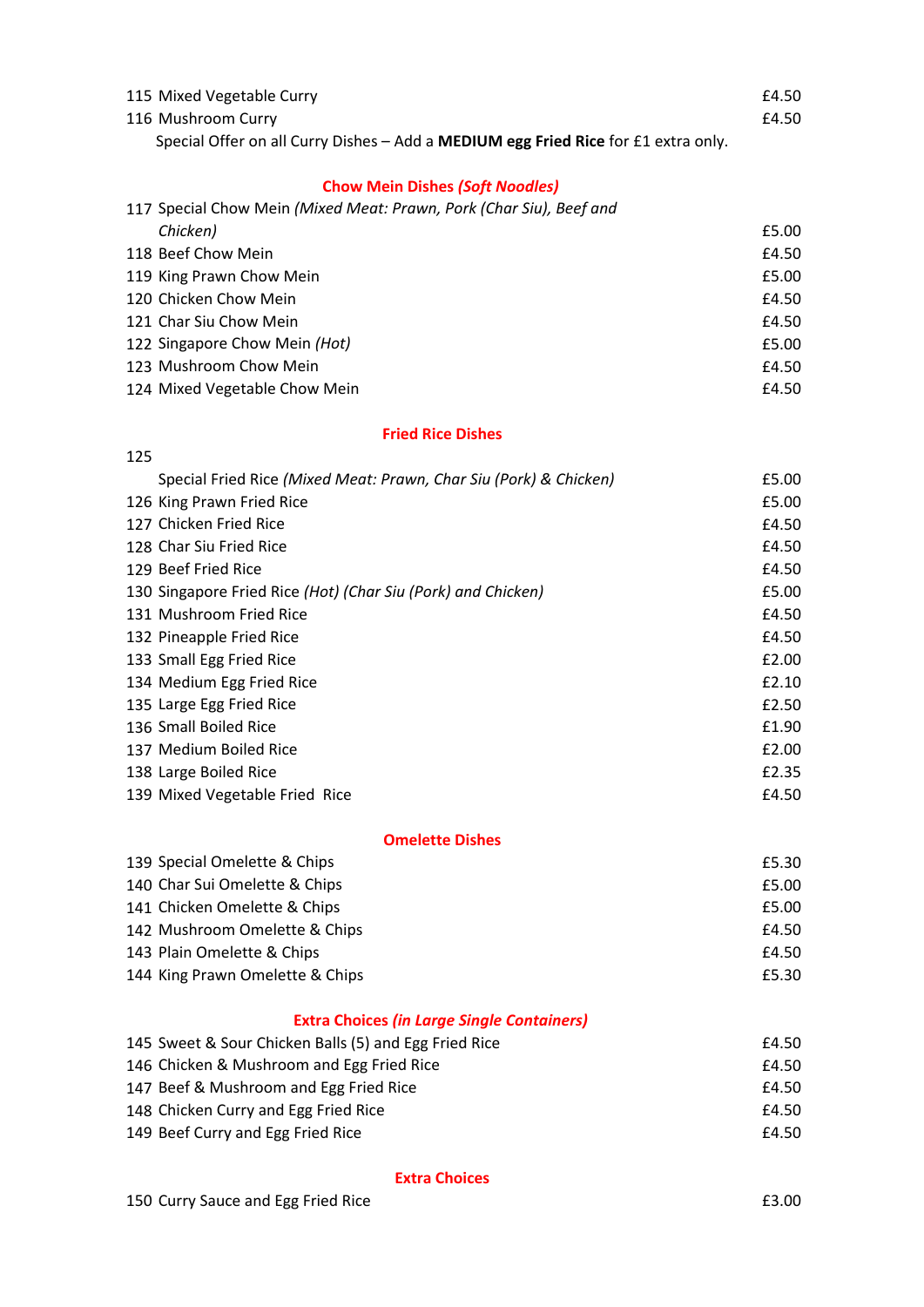| 151 Curry Sauce, Chips and Egg Fried Rice        | £3.00 |
|--------------------------------------------------|-------|
| 152 Curry sauce and Chips                        | £3.00 |
| 153 Sweet & Sour Sauce and Egg Fried Rice        | £3.00 |
| 154 Sweet & Sour Sauce, Chips and Egg Fried Rice | £3.00 |
| 155 Sweet & Sour Sauce and Chips                 | £3.00 |
| 156 BBQ sauce and Egg Fried Rice                 | £3.00 |
| 157 BBQ Sauce Chips and Egg Fried Rice           | £3.00 |
| 158 BBQ Sauce and Chips                          | £3.00 |

### **Side Orders**

| 159 Fried Mushroom                                 | £3.50 |
|----------------------------------------------------|-------|
| 160 Fried Bamboo Shoot and Water Chestnuts         | £3.50 |
| 161 Fried Onions                                   | £3.50 |
| 162 Fried Beansprouts                              | £3.50 |
| 163 Fried Mixed Vegetables                         | £4.00 |
| 164 Fried Mixed Vegetables with Sweet & Sour Sauce | £4.00 |
| 165 Fried Mixed Vegetables with Black Bean Sauce   | £4.00 |
| 166 Fried Mixed Vegetables with Garlic Sauce       | £4.00 |
| 167 Curry Sauce                                    | £1.40 |
| 168 BBQ Sauce                                      | £1.40 |
| 169 Sweet & Sour Sauce                             | £1.40 |
| 170 Chips                                          | £1.80 |
| 171 Banana Fritter in Syrup                        | £2.50 |
| 172 Pineapple Fritter in Syrup                     | £2.50 |
| 173 Can Soft Drinks                                | £1.00 |
| 174 Fried Soft Noodles                             | £3.00 |